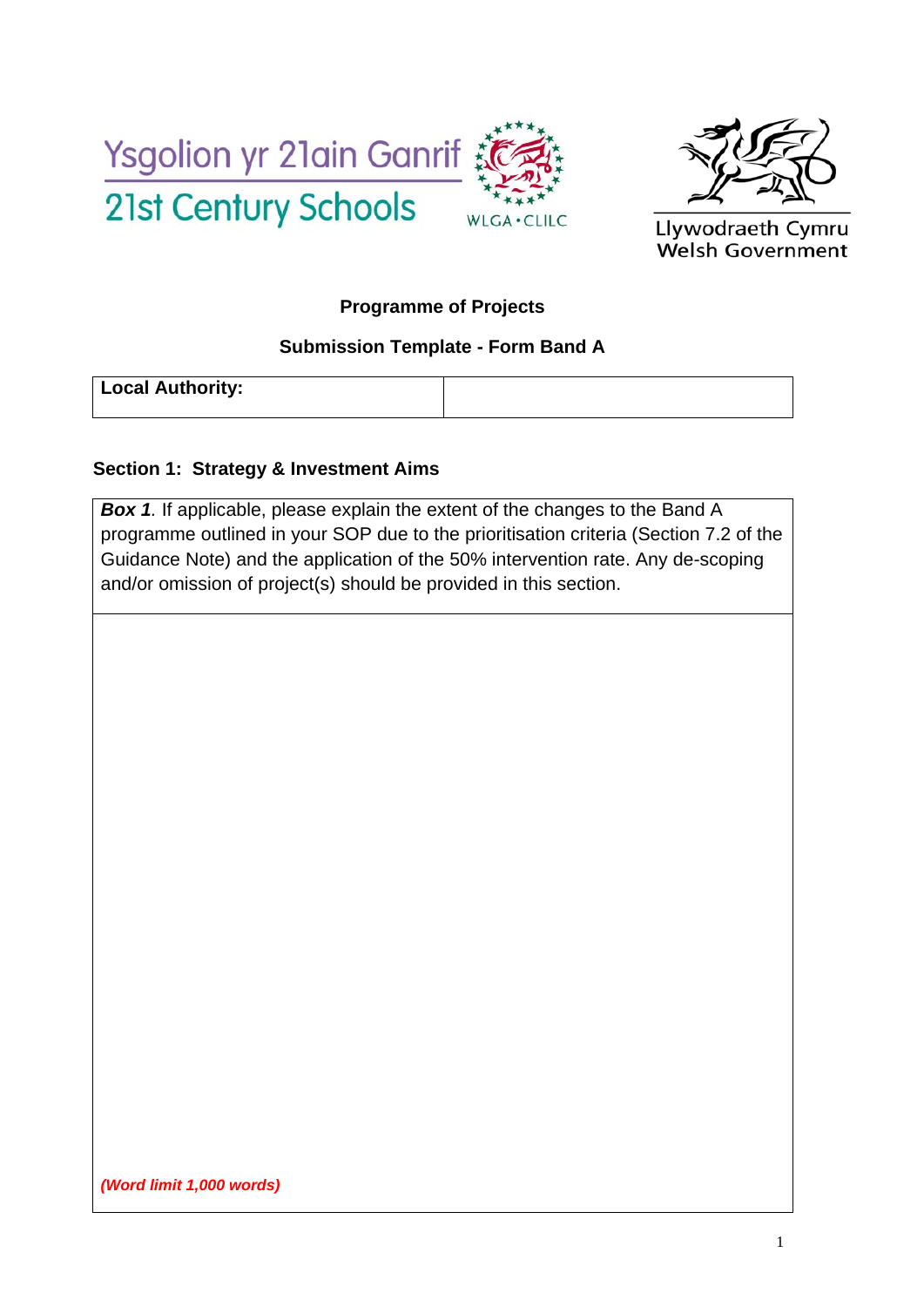**Box 2. Please provide a breakdown and further detail on the project(s) in the first band programme.** 

*List format recommended in order of priority of projects together with a brief description of the project and estimated value.* 

*Where appropriate identify potential phasing of the projects*.

*Inter-dependencies between each of the projects should be identified and links to any post-16 transformational projects.* 

**(Word limit 2,000 words)**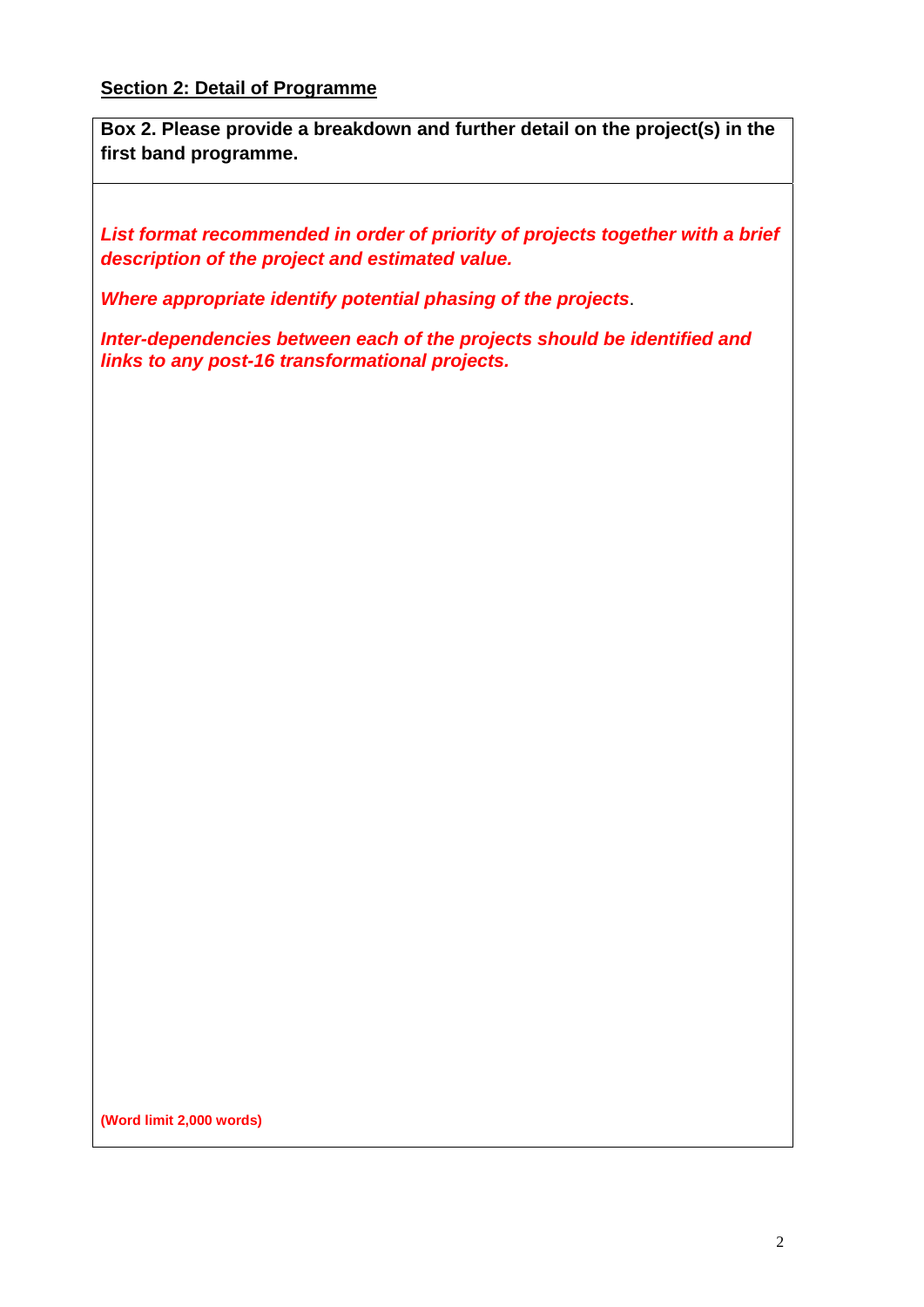### **Section 3 - Resource Inefficiencies**

### **i. Condition**

Please detail the number of schools that are currently in each condition category that will be affected by the Band A programme/project(s) and the condition category of each school after the investment programme of Band A is complete.

| 'able |
|-------|
|-------|

| <b>Condition</b><br>Category | <b>Condition of</b><br><b>Primary in</b><br>Programme<br>(Pre-Investment) | <b>Condition of</b><br>Primary in<br>Programme<br>(Post-<br>Investment) | <b>Condition of</b><br>Secondary in<br>Programme<br>(Pre-Investment) | <b>Condition of</b><br><b>Secondary</b><br>Programme<br>(Post-<br>Investment) |
|------------------------------|---------------------------------------------------------------------------|-------------------------------------------------------------------------|----------------------------------------------------------------------|-------------------------------------------------------------------------------|
| A                            |                                                                           | $\overline{2}$                                                          |                                                                      |                                                                               |
| B                            |                                                                           |                                                                         |                                                                      |                                                                               |
| $\mathbf C$                  | $\overline{\mathbf{3}}$                                                   |                                                                         |                                                                      |                                                                               |
| D                            | $\overline{2}$                                                            |                                                                         | 1                                                                    |                                                                               |
| <b>Total</b>                 | 5                                                                         | 3                                                                       | $\overline{2}$                                                       |                                                                               |

*Box 3* **- If appropriate, please provide a rationale to explain why those school buildings identified as Condition Category D in your survey are not included within the first band of investment.** 

*(Word Limit – 1,000)*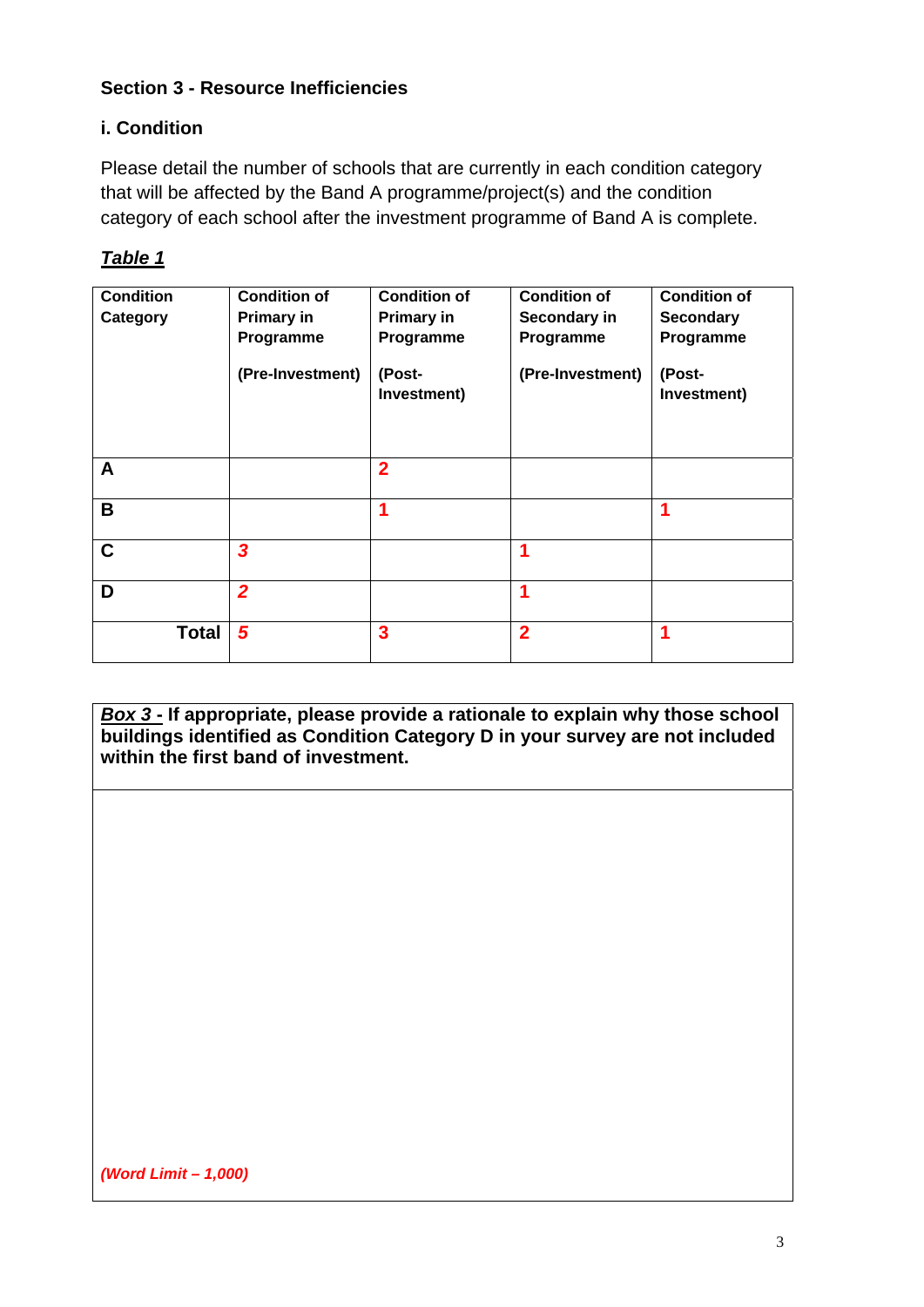### **ii. School Capacity**

**Box 4. If applicable please provide an overview of your local authority's strategy to reduce surplus capacity (particularly surplus places) for the whole school estate (not just Band A) over the next 12 years. This section should outline the key mechanisms to achieve this (i.e. both capital and noncapital interventions)** 

**Please also advise on any target established by the local authority (for example < 10%). If the target is greater than 10% please also advise why this is the case.** 

*(Word Limit 1,000)* 

**Table 2 i: Please provide an indicative timeline of estimated reductions over the next 12 years after each band of investment.** 

| <b>Bands</b> | <b>Percentage of Surplus</b><br><b>Places (Before)</b> | <b>Percentage of Surplus</b><br><b>Places (After)</b> |
|--------------|--------------------------------------------------------|-------------------------------------------------------|
| А            | 20                                                     | 18                                                    |
| B            | 18                                                     | 16                                                    |
| C            | 16                                                     | 14                                                    |
| D            | 14                                                     | 10                                                    |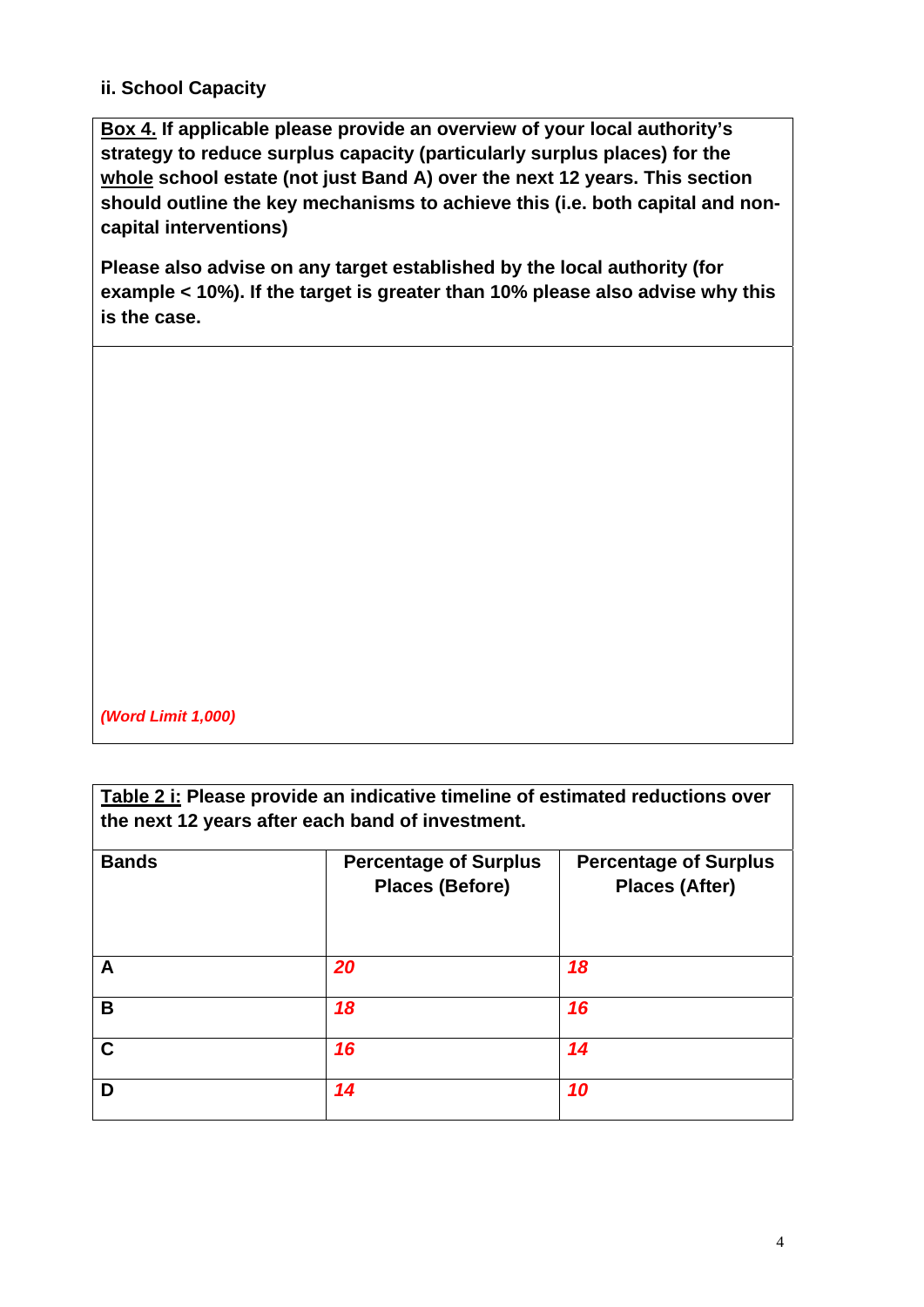**Table 2 ii. Please detail the Measuring Capacity of School in Wales (MCSW) as detailed in Circular 09/2006 and how they will change as a result of the implementation of all four investment bands.**

|                                                                                                                                              | January<br>2011 | <b>After</b><br><b>Band A</b> | <b>After</b><br><b>Band B</b> | <b>After</b><br><b>Band C</b> | <b>After</b><br><b>Band D</b> | <b>Total</b><br><b>Reduction</b> |
|----------------------------------------------------------------------------------------------------------------------------------------------|-----------------|-------------------------------|-------------------------------|-------------------------------|-------------------------------|----------------------------------|
| <b>Total</b><br><b>Number of</b><br><b>School</b><br>places (All<br>available<br><b>MCSW</b><br>school<br>capacity as<br>per POSP<br>return) |                 |                               |                               |                               |                               |                                  |
| Percentage<br><b>Reduction</b>                                                                                                               | $\%$            | $\frac{9}{6}$                 | $\frac{9}{6}$                 | %                             | $\frac{9}{6}$                 | $\frac{9}{6}$                    |

**Box 5. Please detail what impact the capital investment in Band A Programme/Project will have on helping your local authority's schools' reorganisation plan and reducing surplus places. Please also include the number of school closures in both primary and secondary schools.** 

*(Word Limit 500 words)*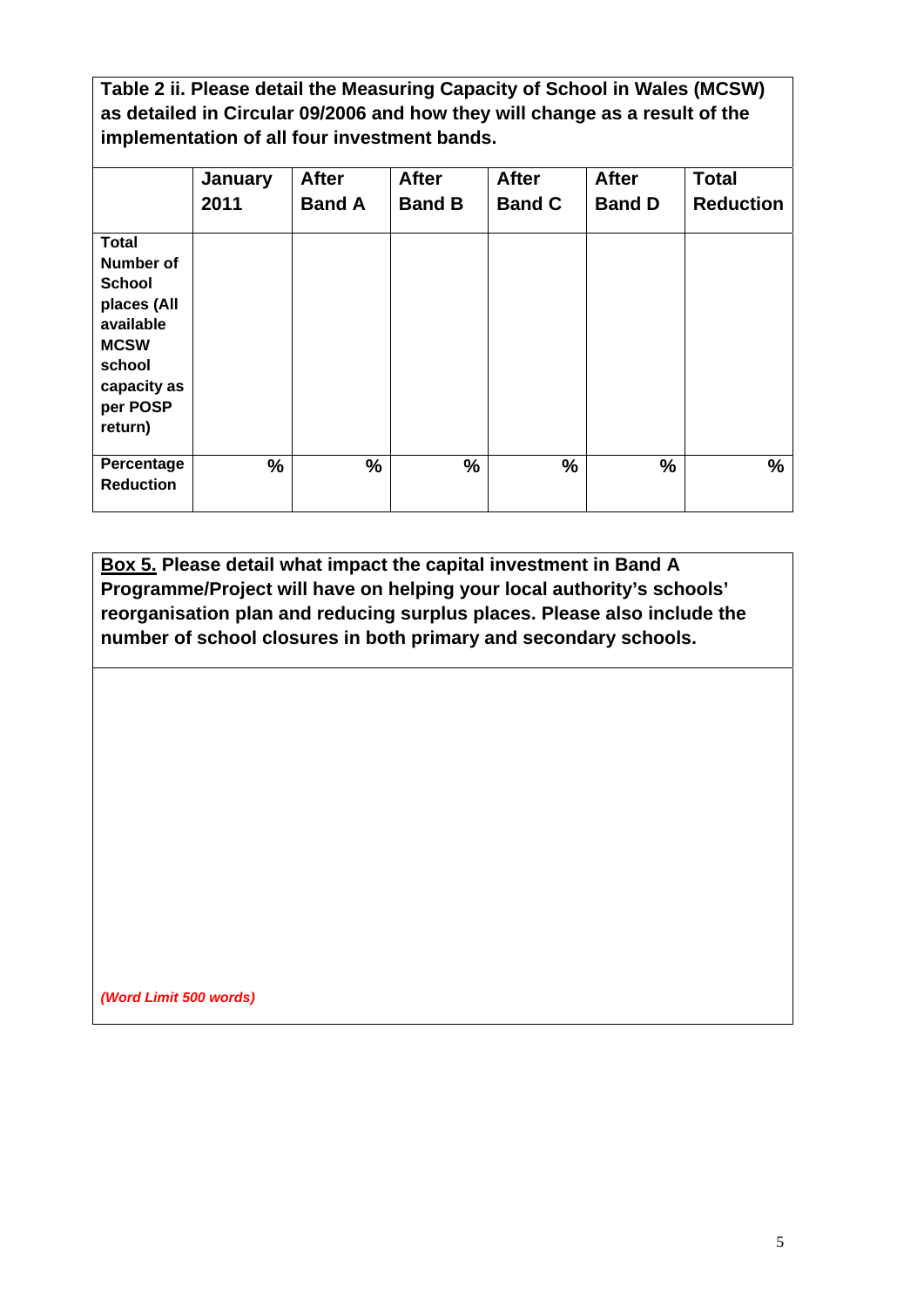**Please complete the tables on the proposed project/programme in Band A for the following categories.** 

|  |  | Table 3 - Community Schools |  |
|--|--|-----------------------------|--|
|--|--|-----------------------------|--|

|                                                                          | No of<br>Community<br>Primary<br>Schools |                                                                                           | No. of Places     | No. of<br>Community<br>Secondary<br><b>Schools</b>                                          |                                       | No. of Places     | <b>Total</b><br><b>Estimated</b><br><b>Total Cost</b> |
|--------------------------------------------------------------------------|------------------------------------------|-------------------------------------------------------------------------------------------|-------------------|---------------------------------------------------------------------------------------------|---------------------------------------|-------------------|-------------------------------------------------------|
| Reconstruction                                                           | $\overline{2}$                           | 210                                                                                       |                   | 1                                                                                           | 1500                                  |                   | £38                                                   |
|                                                                          | No. of<br>Primary<br>Schools             | Estimated<br>Squares<br><b>Metres</b>                                                     | Estimated<br>Cost | No. of<br>Secondary<br>Schools                                                              | Estimated<br>Squares<br><b>Metres</b> | Estimated<br>Cost | <b>Total</b><br><b>Estimated</b><br><b>Total Cost</b> |
| Remodelling                                                              | $\overline{\mathbf{3}}$                  | 1,500<br>m2                                                                               | £5.62 m           | 1                                                                                           | 2,000<br>m2                           | £3 m              | £8.62m                                                |
| <b>Brief</b><br>Overview<br>Description<br>of<br>remodelling<br>projects |                                          | <b>Community Primary Sector:</b><br>{narrative to explain nature<br>of remodelling works} |                   | <b>Community Secondary Sector:</b><br>{narrative to explain nature of<br>remodelling works} |                                       |                   |                                                       |

## **Table 4 – Welsh Medium Schools**

| Reconstruction                                                           | No of<br>Welsh<br>Medium<br>Primary<br>Schools |                                       | No. of Places     | No. of<br>Welsh<br>Medium<br>Secondary<br>Schools |                                       | No. of Places     | <b>Total</b><br><b>Estimated</b><br><b>Total Cost</b> |
|--------------------------------------------------------------------------|------------------------------------------------|---------------------------------------|-------------------|---------------------------------------------------|---------------------------------------|-------------------|-------------------------------------------------------|
|                                                                          |                                                |                                       |                   |                                                   |                                       |                   | £                                                     |
|                                                                          | No. of<br>Primary<br>Schools                   | Estimated<br>Squares<br><b>Metres</b> | Estimated<br>Cost | No. of<br>Secondary<br><b>Schools</b>             | Estimated<br>Squares<br><b>Metres</b> | Estimated<br>Cost | <b>Total</b><br><b>Estimated</b><br><b>Total Cost</b> |
| Remodelling                                                              |                                                | m2                                    | £                 |                                                   | m2                                    | £                 | £                                                     |
| <b>Brief</b><br>Overview<br>Description<br>οf<br>remodelling<br>projects | Sector:                                        | <b>Welsh Medium Primary</b>           |                   |                                                   | <b>Welsh Medium Secondary Sector:</b> |                   |                                                       |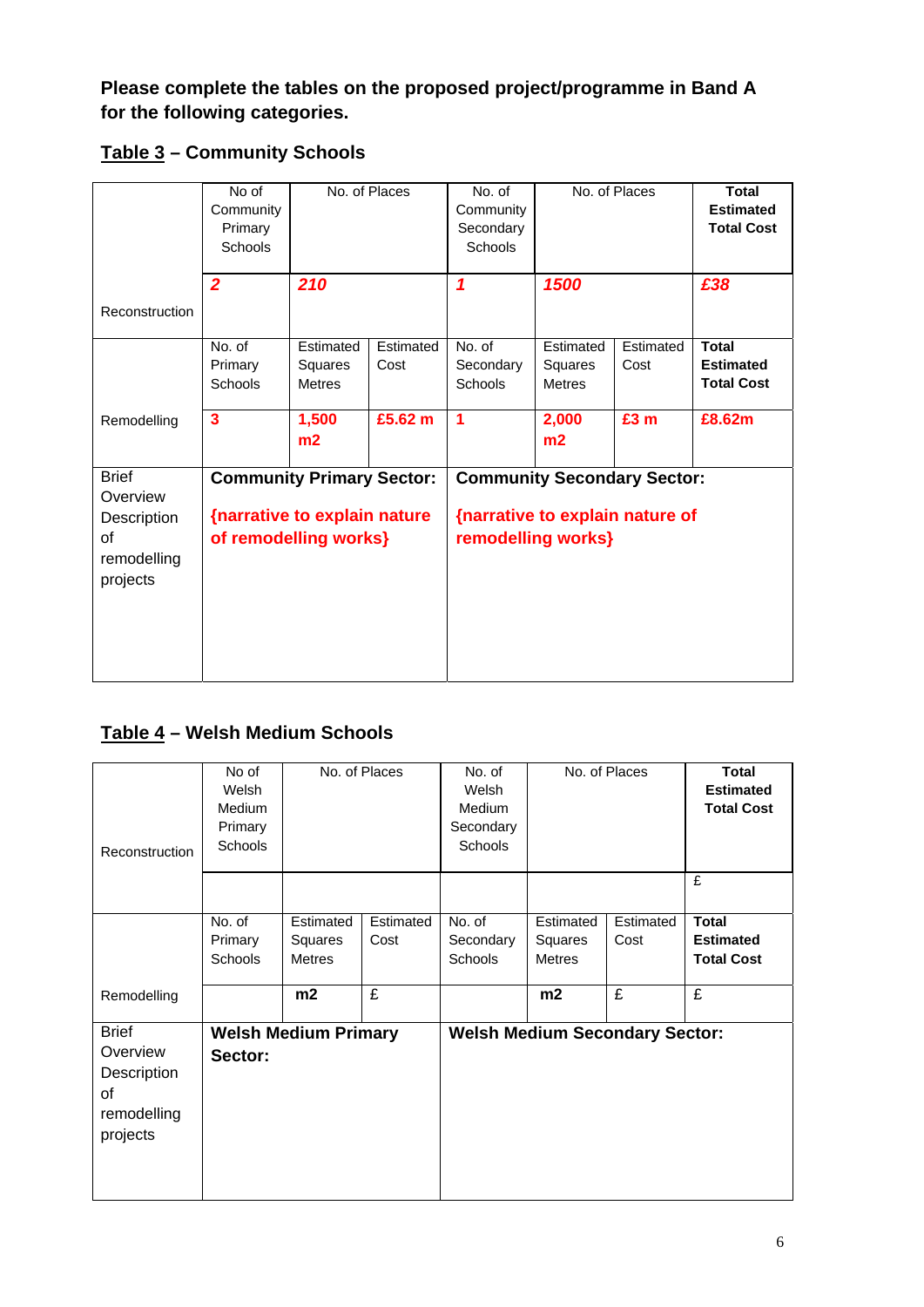# **Table 5 – Voluntary Aided (VA)/Foundation Schools**

|                                                                          | No. of<br>Primary<br>Schools        |                                | No. of Places     | No. of<br>Secondary<br><b>Schools</b>  |                                | No. of Places     | <b>Total</b><br><b>Estimated</b><br><b>Total Cost</b> |
|--------------------------------------------------------------------------|-------------------------------------|--------------------------------|-------------------|----------------------------------------|--------------------------------|-------------------|-------------------------------------------------------|
| Reconstruction                                                           |                                     |                                |                   |                                        |                                |                   | £                                                     |
|                                                                          | No. of<br>Primary<br><b>Schools</b> | Estimated<br>Squares<br>Metres | Estimated<br>Cost | No. of<br>Secondary<br><b>Schools</b>  | Estimated<br>Squares<br>Metres | Estimated<br>Cost | <b>Total</b><br><b>Estimated</b><br><b>Total Cost</b> |
| Remodelling                                                              |                                     | m2                             | £                 |                                        | m2                             | £                 | £                                                     |
| <b>Brief</b><br>Overview<br>Description<br>οf<br>remodelling<br>projects | <b>Primary Sector:</b>              | <b>VA/Foundation Schools</b>   |                   | <b>VA/Foundation Secondary Sector:</b> |                                |                   |                                                       |

## **Table 6**

| <b>Please detail the</b> |                     | <b>Pre-Programme (Band A)</b> | Post- Programme (Band A) |                 |
|--------------------------|---------------------|-------------------------------|--------------------------|-----------------|
| estimated number         |                     |                               |                          |                 |
| of surplus places        | Total number        | As a percentage               | Total number of          | As a percentage |
| that will be             | of surplus          | (% )                          | surplus places in        | (% )            |
| removed from the         | places in the       |                               | the local                |                 |
| system in relation       | local<br>authority. |                               | authority.               |                 |
| to the proposed          |                     |                               |                          |                 |
| project                  |                     |                               |                          |                 |
| programme in             |                     |                               |                          |                 |
| <b>Band A</b>            | Total number        | As a percentage               | Total number of          | As a percentage |
|                          | of surplus          | (% )                          | surplus places of        | (% )            |
|                          | places for the      |                               | places removed           |                 |
|                          | schools in the      |                               | as a result of the       |                 |
|                          | Programme.          |                               | programme.               |                 |
|                          |                     |                               |                          |                 |
|                          |                     |                               |                          |                 |
|                          |                     |                               |                          |                 |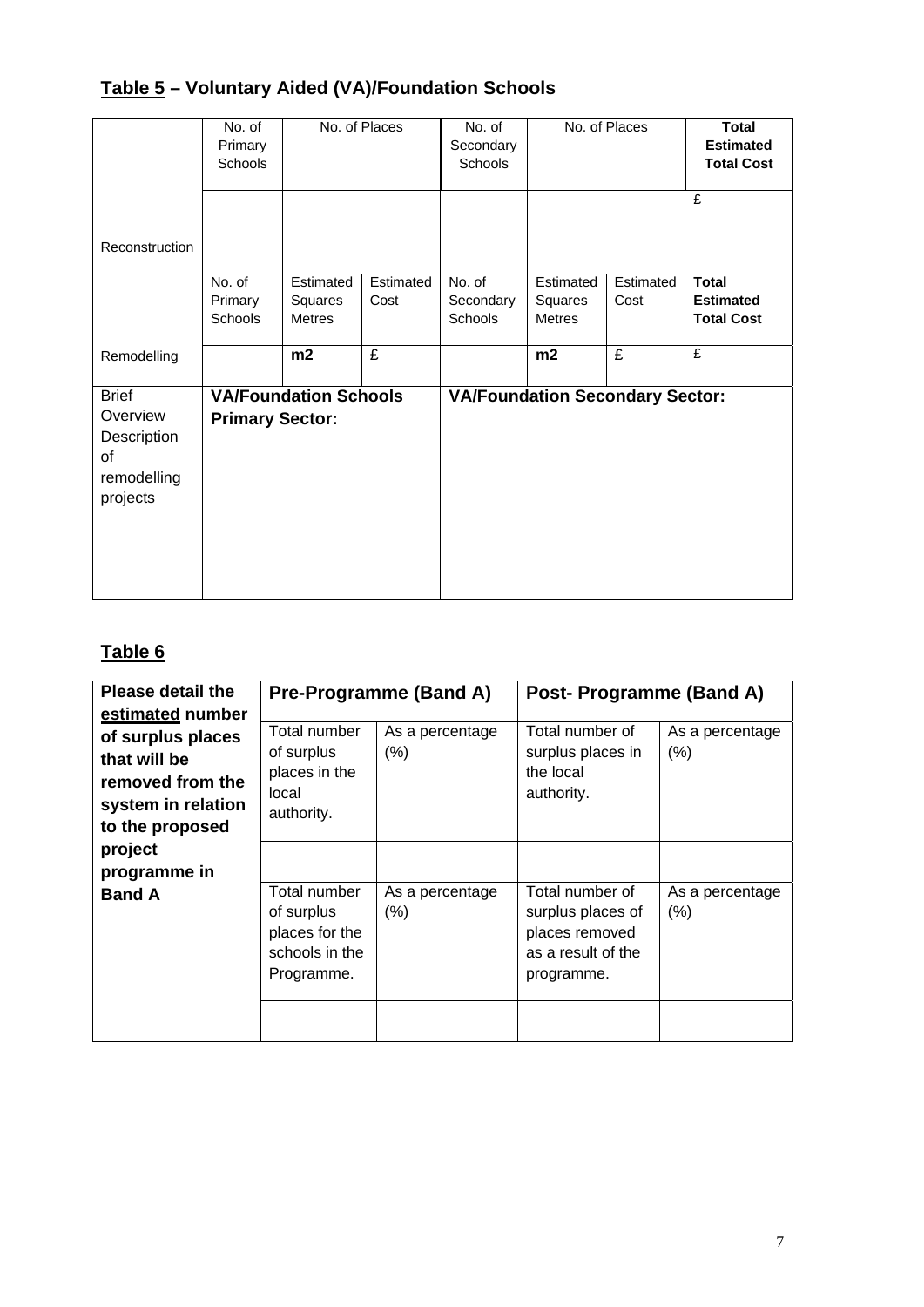## **Section 4 . Resource Efficiencies**

| Table 7. Please detail      | Pre-Programme       | Post- Programme     |
|-----------------------------|---------------------|---------------------|
| existing costs and          | Investment (Band A) | Investment (Band A) |
| estimated efficiency        |                     |                     |
| savings.                    |                     |                     |
| <b>Total Gross Internal</b> |                     |                     |
| Area (GIA):                 |                     |                     |
| <b>Running Costs</b>        | Per square metre:   | Per square metre:   |
| (Per metre and per learner  |                     |                     |
| basis)                      |                     |                     |
|                             | Per learner:        | Per learner:        |
|                             |                     |                     |
| <b>Energy Consumption</b>   |                     |                     |
| (kwh/m2/per year)           |                     |                     |
| Co <sub>2</sub>             |                     |                     |
| co2/m2/per year             |                     |                     |
| Any other savings you       |                     |                     |
| wish to identify and        |                     |                     |
| quantify – please detail.   |                     |                     |
| <b>Rateable Value(s)</b>    |                     |                     |

**Box 6. As a summary to the above table please detail and quantify all cash releasing benefits.** 

| <b>Box 7</b>                                                                            | Primary: | Secondary: |
|-----------------------------------------------------------------------------------------|----------|------------|
| No. of<br>sites to be<br>rationalised<br>including<br>projected<br>capital<br>receipts. |          |            |